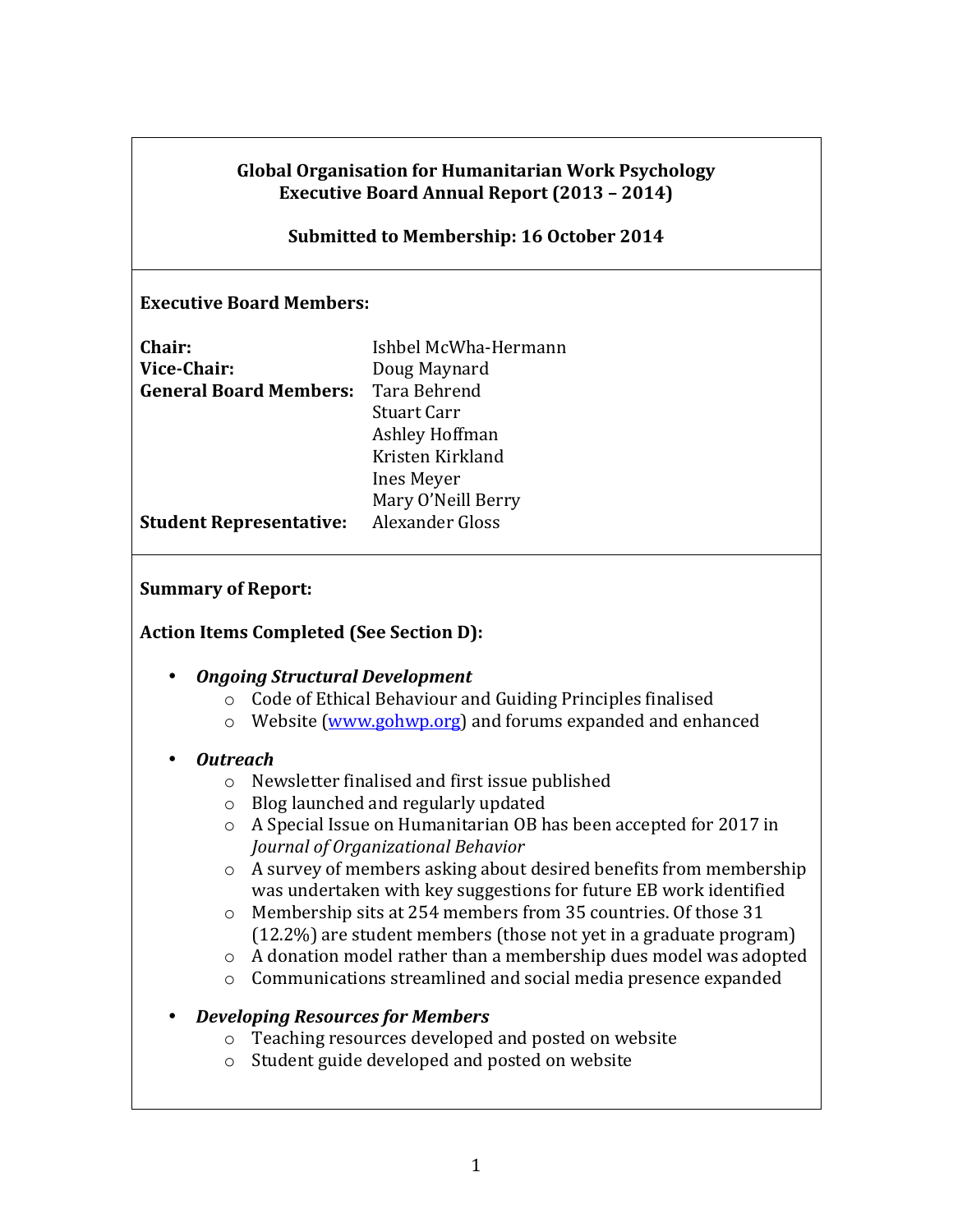**Key Recommendations for Incoming Executive Board (See Section E)** Immediate organisational issues:

- PayPal and website hosting create organisational profile for each
- Donations urgently needed for ongoing website costs

Continue to develop:

- If and where to formally register GOHWP;
- Advocacy project to gather stories of members' work and showcase on blog;
- Resources on HWP and GOHWP including a general guide.

Consider focusing on:

- Strategic partnerships or strategic alignment on topics;
- Linking members with each other, with organisations, internships, job opportunities, and relevant research;
- Expanding website team to ensure multiple people can update and maintain website in case needed;
- Outreach to organisations and institutions in regions of the world with poor representation in terms of GOHWP membership, such as Latin America, the Middle East, and Eastern Europe;
- Re-designing portfolios, including merging communications and newsletter/blog, and establishing research and practice focused portfolios.

# **A. Purpose of Report**

The purpose of this report is to provide the GOHWP membership an update on the activities undertaken by the Executive Board over the past 12 months, since elected, and to provide recommendations for the incoming Board.

## **B. Background**

Per the GOHWP by-laws, elections were held in October 2013 to elect the first Executive Board for the organisation. This Board took over responsibility for leading the organisation from the Interim Executive Committee on 1 November 2013.

Per the by-laws, the Executive Board consists of:

- Chair (term: 1 year)
- Vice-Chair (term: 1 year)
- General Board Member (term: 1 year) (x3)
- General Board Member (term: 2 years) (x3)
- Student Representative (term: 1 year)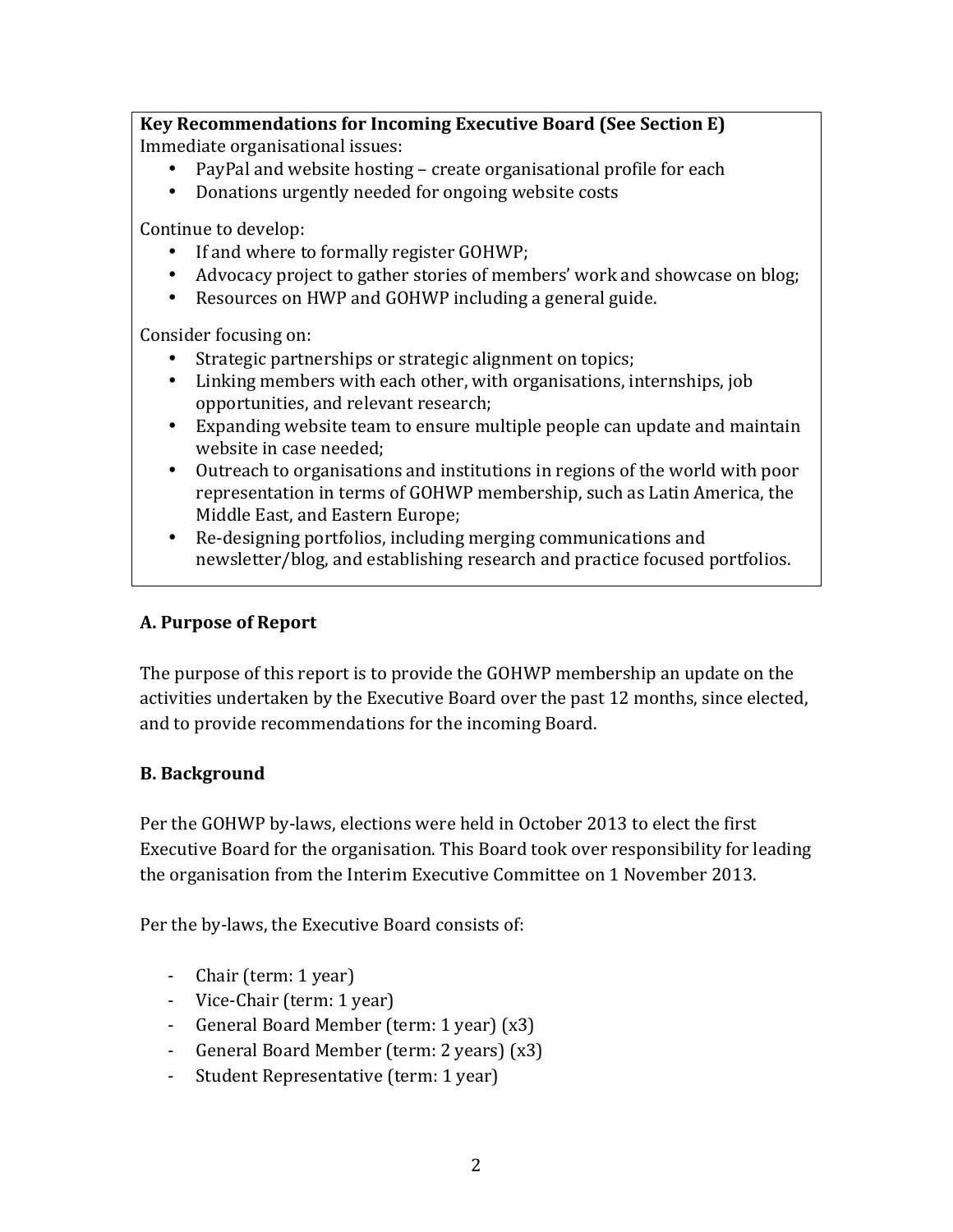At the first monthly meeting of the Executive Board it was decided by consensus that new members of the board (Tara Behrend, Ashley Hoffman, and Ines Meyer) would fill the two year positions, and those who had been part of the interim Executive Committee (Stuart Carr, Kristen Kirkland, and Mary O'Neill Berry) would fill the one year positions.

Board members agreed to work around the following nine areas of work (portfolios):

- Advocacy (Stu Carr)
- Blog and newsletter (Tara Behrend)
- Communication (Ashley Hoffman)
- Marketing (Ines Meyer)
- Membership (Doug Maynard)
- Organisational issues (Mary O'Neill Berry)
- Student issues (Alex Gloss)
- Value (Kristen Kirkland)
- Website (Doug Maynard)

# **C. Goals for the 2013/14 Executive Board**

Building on the work of the Interim Executive Committee, and their recommendations, the Executive Board identified three overarching goals:

## *Goal 1. Ongoing Structural Development*

- a. Continue to build the GOHWP website (www.gohwp.org);
- b. Develop a Code of Ethics for the organisation;
- c. Facilitate registration of the organisation.

# *Goal 2. Outreach*

- a. Develop a blog and semi-annual newsletter;
- b. Focus on advocacy by i) collating information on the work currently being done by members, ii) identifying areas where HWP has a contribution to make, and iii) raising awareness of i) and ii) through media and conferences;
- c. Focus on marketing, particularly to areas of the world where we have fewer members.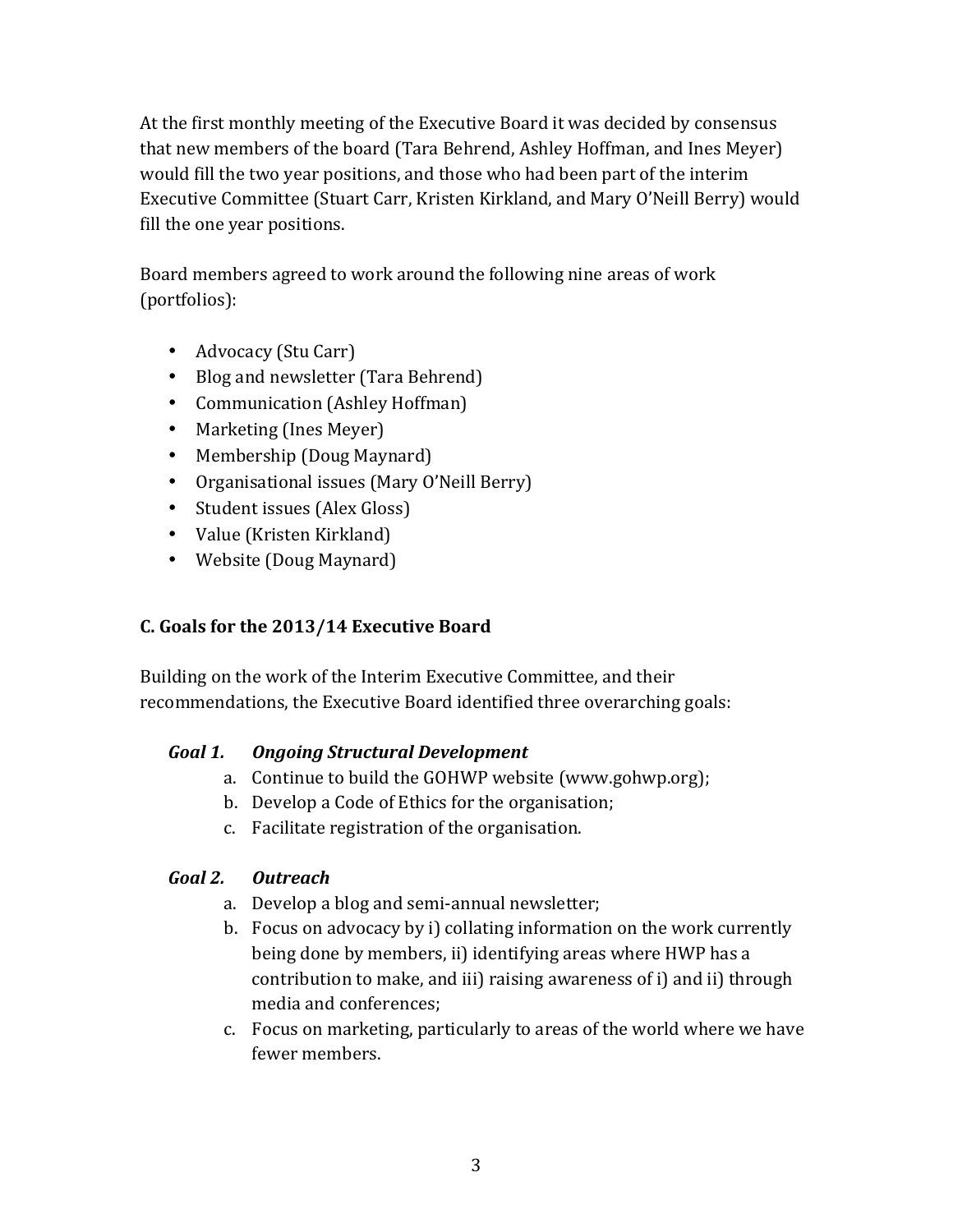### *Goal 3. Developing Resources for Members*

- a. Continue to develop content for website, including tip-sheets, FAQs, updated resources, and conference information;
- b. Develop a guide for students, practitioners and researchers who want to get involved in HWP;
- c. Develop resources for HWP curricula.

### **D. Action Items Completed:**

## *Goal 1. Ongoing Structural Development*

### *Related Portfolios:*

### **Organisational Structure (Mary O'Neill Berry)**

#### *Goals*

- *Formal Registration of GOHWP:*
- *Development of GOHWP Code of Ethics:*

### *Progress Update:*

Based on the preliminary work which had been started by other members, I suggested to the EB that we base our Code on several already-existing Codes, rather than reinventing the wheel. The selected Codes are: GOHWP's own Goals and Values; the Universal Declaration of Ethical Principles for Psychologists; the International Labour Organization (ILO); and People in Aid. These are summarized in our document along with links to the full Codes. It was decided to title this document "Code of Ethical Behaviour and Guiding Principles." It is posted on the GOHWP website, along with an explanatory description of the rationale behind the development of this Code.

### **Website (Doug Maynard)**

### *Goals*

- Add content (e.g., minutes, PDFs) as necessary
- Add profiles of HWP work and those doing it
- *Update gohwp.org e-mail addresses*
- *Forum maintenance*
- Miscellaneous *improvements*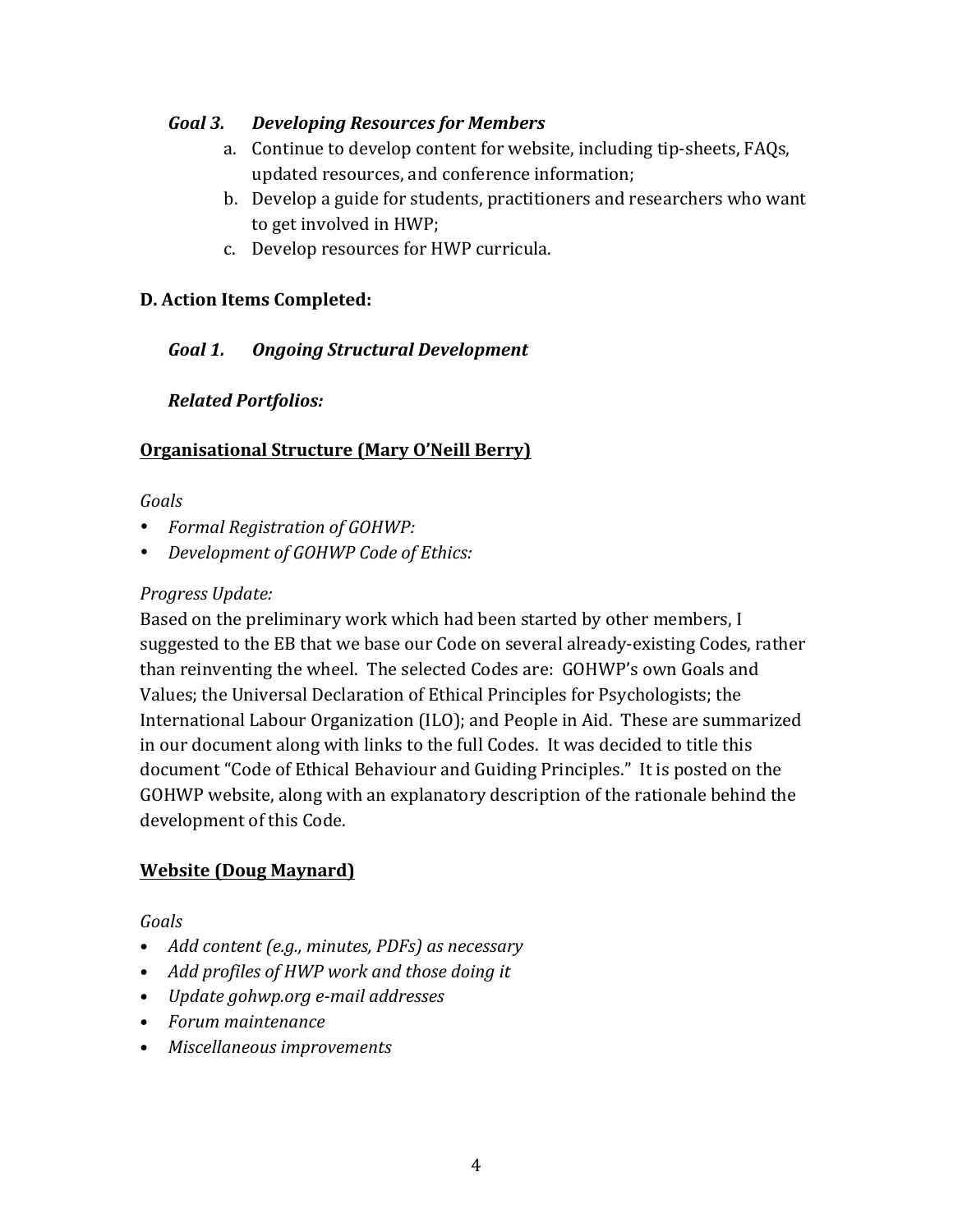### *Progress Update:*

- The website has been kept up-to-date with approved minutes and new information and resources for members (e.g., HWP Guide for Students, Guide to the Forums, and Code of Ethical Behaviour and Guiding Principles)
- The blog now includes posts roughly once a month and occasionally showcases individuals engaged in HWP work. People may now subscribe to the blog (to receive an e-mail for new posts; currently 36 subscribers). Increasing blog activity to bimonthly and including more multimedia (e.g., images of showcased members) would be possible future goals.
- Web-based e-mail addresses were updated so they fit GOHWP leadership structure. E-mails will need to be adjusted to link up to particular leadership positions following the election.
- The forum structure has been updated so that only members can access the forums, and sub-forums have been created for job opportunities and conference information.
- The site is kept up-to-date in terms of various software updates that occur regularly (i.e., WordPress, forums, mailing list). There has been discussion of moving the language translation bar somewhere more convenient, but this has not yet been done.
- One goal for the coming year is to cross-train one or two additional people so that there are more individuals who can maintain various aspects of the website.

# *Goal 2. Outreach*

## *Related Portfolios:*

## **Blog and Newsletter (Tara Behrend)**

### *Goals*

- Finalize a style, format, and frequency for the newsletter and blog
- Finalize a set of recurring columns: e.g., letter from the editor; spotlight on member; spotlight on region; kudos/awards; research summaries; news; etc.
- Recruit content writers, both regular and guest features
- Coordinate with webmaster, social media master, and other team members to *make sure efforts are not redundant*

## *Progress Update:*

Produce a timetable and format for newsletter: Newsletter determined to be distributed twice per year in Fall and Spring. Columns to be written by guests,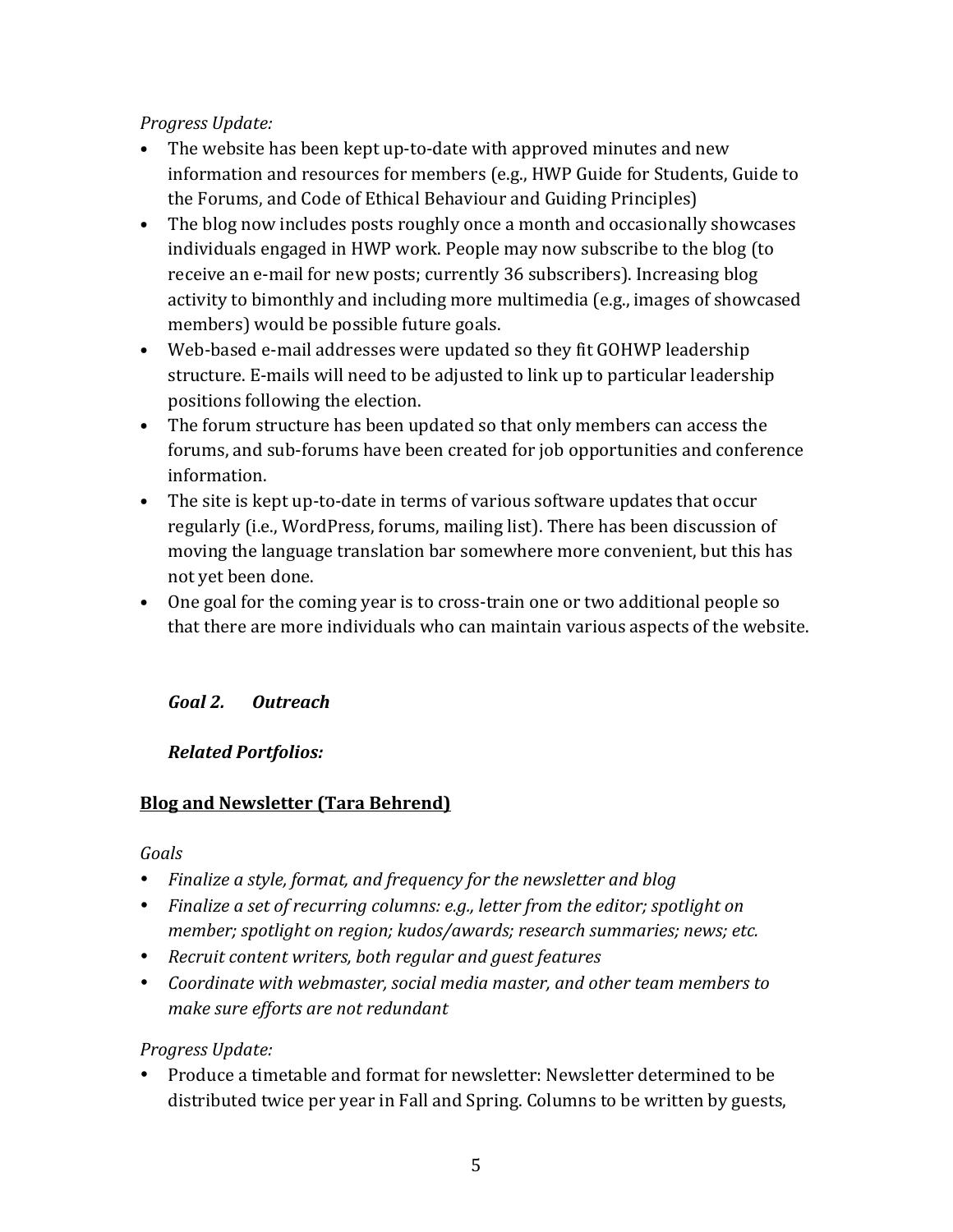Board members, and editor.

- Produce first issue of newsletter: Newsletter created and distributed in Spring 2014. Copies handed out at conferences and meetings, posted on web site.
- Create and maintain blog: Articles posted every 3-4 weeks, including member profiles and announcements. Future work should include greater integration of blog/social media/forum to ensure both broad coverage and lack of redundancy. Future work should also think about how to increase blog readership and what other types of articles would be valuable.

# **Advocacy (Stuart Carr)**

*Goals:*

- Identify 'which' humanitarian issues we have something to contribute towards, e.g., *from the living wage to business skills camps for girls in low-income settings to pay* equity for local/expatriate workers, etc. I think we could use a Delphi technique, *via the GOHWP site, to do this.*
- Collate 'what' we have managed to do/change so far. I think we could use a *critical incidents format, online, to gather these from members: What practices have successfully advocated for, and which have failed, poverty reduction and other humanitarian issues.*
- Connect with 'who' has the position and influence to make change happen. I am not *sure how we can do this one, but one possibility would be to form an Advisory* Board for the GOHWP network, from OECD, GDN, UN, etc. Another would be to start a system of internship placements in development focused centres and *institutes, though that is a big job and one that I do not have time to do alone.*
- Advocate on, with, and to, (1) to (3), using a combination of media interviews, *invited or submitted presentations, conference roundtables, etc.*

# *Progress Update:*

This portfolio it was agreed will work closely and in a coordinated way with Marketing (Ines). Key activities over 2014 included, and continue to include:

- Together with Marketing (Ines) and Prof. Lori FosterThompson, have successfully competed for a special issue of the *Journal of Organizational Behavior*, on Humanitarian OB, which will include HWP. *JOB* is a top-tier journal and may provide a useful runway for a new Biannual Review of Humanitarian Work Psychology in the future.
- Together with Communications (Ashley) and Shanti (a volunteer GOHWP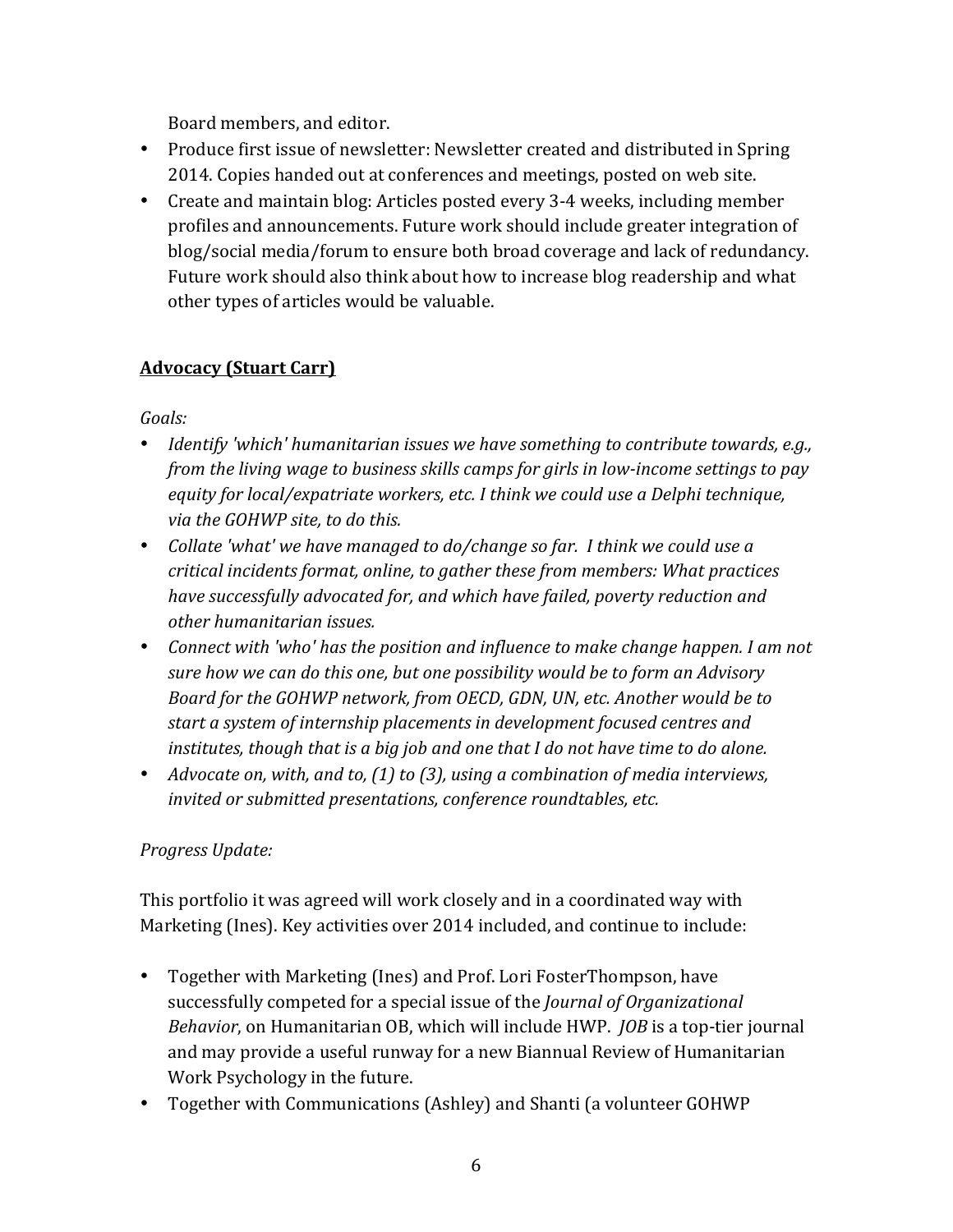member) plan to e-consult the wider GOHWP membership using GOHWP site, about ways to take the organisation, and its goals, forward. Options for process and method currently include a Delphi Process, which might also include a primer 'roadmap' of the kinds of work and organisations in which humanitarian work psychologists have worked, are working, and could work in the future.

• (3) Under the leadership of Lori FosterThompson and with Alexander Gloss and Dharm Bhawuk, Stu recently formed a part of the work and organisational psychology team contributing to a major report by UNDP, on the role of the private sector in poverty reduction. Our team contributed to, and advocated in, the main report (which can be viewed here) and to its foundational chapters (which can be viewed here).

### **Marketing (Ines Meyer)**

#### *Goals:*

- Develop a clear tag line
- *Develop a stakeholder map*
- *Understand the benefits members would like to get from membership of GOHWP*
- Marketing through the use of conference symposia

### *Progress Update:*

- For the marketing portfolio the goals were to conduct a member benefits survey to establish what benefits GOHWP members would like to see the organisation providing and to develop a clear tag line which would clarify GOHWP's purpose. Currently, at different points on the website different purposes are mentioned. The member benefits survey was conducted in June 2014 and it emerged that a number of members indeed desired further clarity about the scope of GOHWP and humanitarian work psychology in general. The issue was discussed by the Executive Board on several occasions. Further clarification will be provided in the member guide which is currently being compiled. It is important to remember that GOHWP is a membership driven and still young organisation. This means that members themselves are invited to contribute to further defining its scope.
- The member benefits survey results were distributed to all members in August 2014. Based on the results the Executive Board developed a number of possible tasks for consideration by the 2014/2015 Board.
- Various conference symposia have been convened at numerous conferences over the past year. See the resources section of the website for more detail.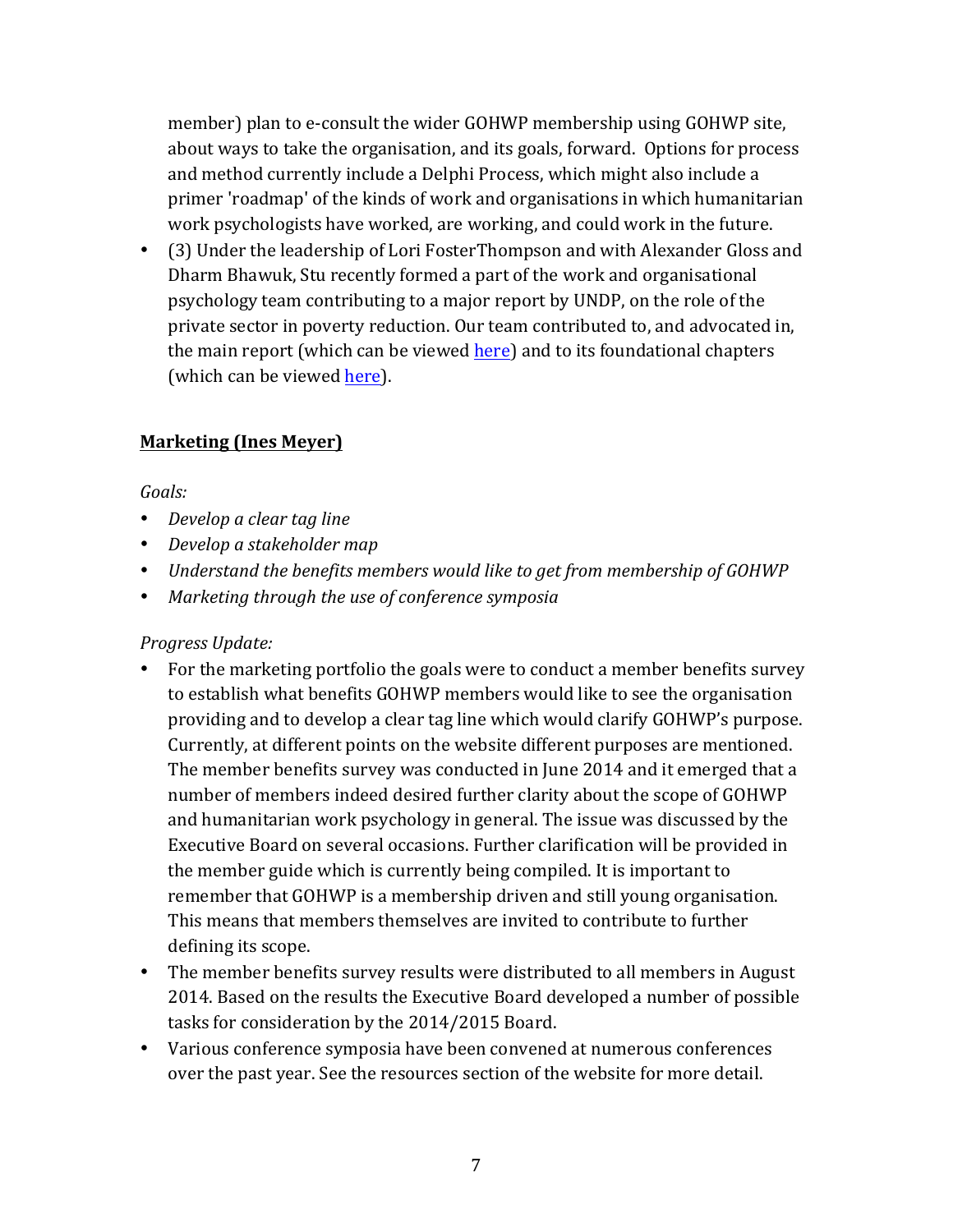## **Membership (Doug Maynard)**

*Goals:*

- Add new members to the membership database and create an account for them on *the GOHWP forums*
- Determine structure for membership dues
- *Update and streamline the membership process*
- Get mailing list up and running and integrate the original Povio list

### *Progress Update:*

- Membership applications are reviewed and finalized within a week of submission. We now have 254 members from 35 countries. Of those 31 (12.2%) are student members (those not yet in a graduate program). A number of world regions still remain underrepresented in terms of GOHWP membership, such as Latin America, the Middle East, and Eastern Europe and outreach to organizations and institutions in these parts of the world would be a good goal for the next Executive Board.
- The Executive Board unanimously adopted a donation model rather than a membership dues model to help defray organisational costs. There are thus no plans for annual membership dues for GOHWP. Instead, we will occasionally ask the membership to make donations to handle the costs of running our organisation.
- An e-mail is now generated to alert us when someone has applied to join GOHWP. The membership survey was adjusted in several ways, such as to incorporate information about dues (i.e., there are none), as well as to provide member data in a more usable form.
- The mailing list is now operable and allows the Executive Board to send out important announcements to all GOHWP members. New members are added to the mailing list at the same time that their membership is approved. Because of lack of activity on the original Povio list, this was shut down after alerting list subscribers several weeks in advance.

## **Communications (Ashley Hoffman)**

*Goals:*

- *Establish brand consistency*
- *Replace Povio with public forum*
- *Streamline communication*
- *Promotion of newsletter, blog and other through social media channels*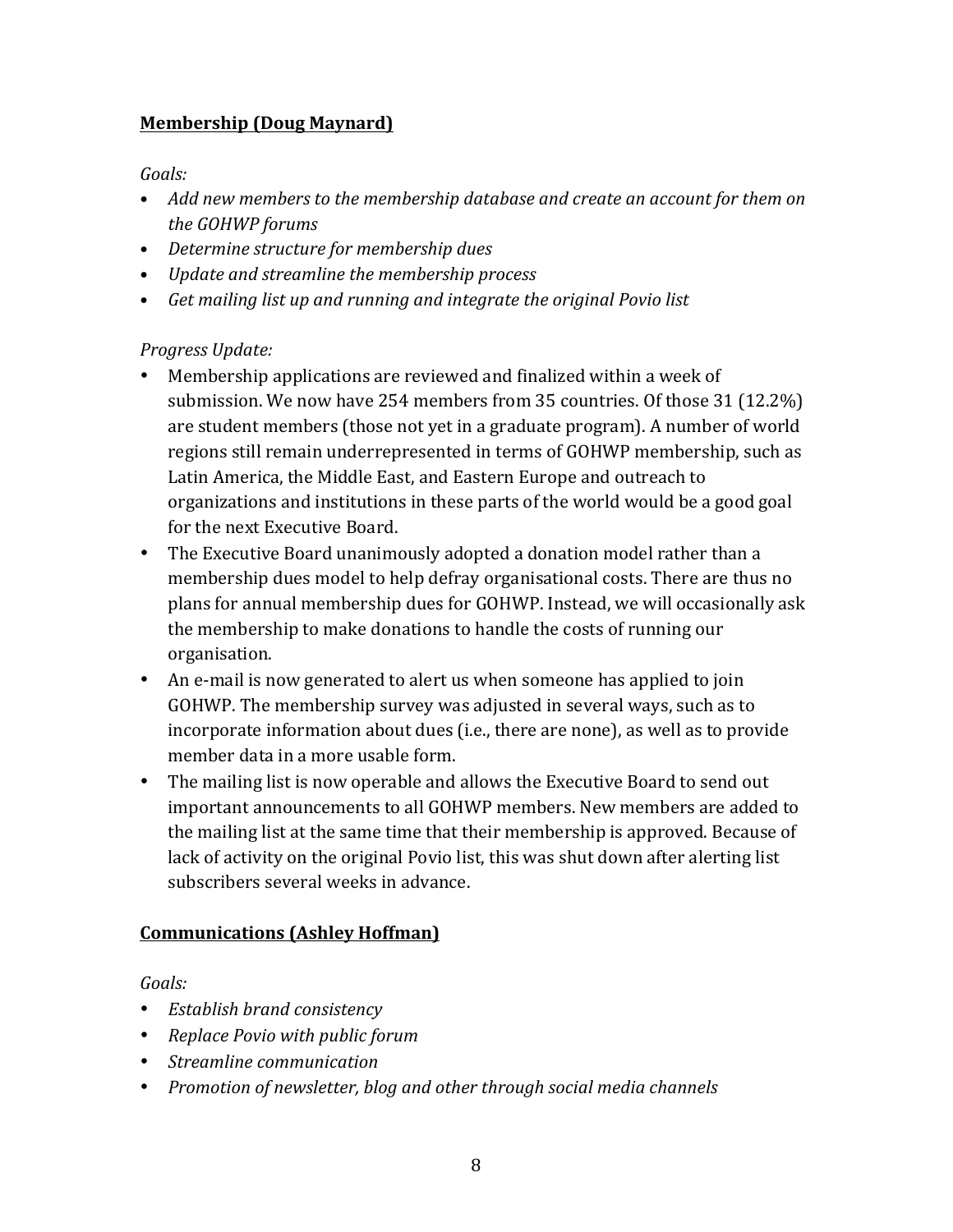### *Progress Update:*

- Ended the use of the Povio listserv, and transferred all communication through the GOHWP forum
- Created Twitter account (@GOHWP) and post regularly; 38 followers as of 9/2014
- Establish VSee as Executive Board meeting platform
- Have HWP listed on SIOP related groups, with the organization email/info on the page
- Promotion of blog and newsletter posts on social media sites
- Redirected all emails from  $info@GOHWP.org$  to communications portfolio leader
- Coordinate communication aspects of annual meeting, including WebEx purchase, invitations to members, and real-time troubleshooting during the meeting
- Maintain organization of Google drive documents when necessary

## *Goal 3. Developing Resources for Members*

### *Related Portfolios:*

## **Value (Kristen Kirkland)**

### *Goals:*

- *Build and update a list of HWP references*
- Develop content for website
- *Develop guides for students, practitioners, and researchers who want to get involved* in HWP

### *Progress Update:*

- Maintained the HWP database with current meetings, calls for papers, and resources - this database can continue to be used by future Executive Board members to generate content for the website and as a source of potential organizations with whom we should collaborate
- Established teaching resources for the website through the HWP curriculum development working group
- Facilitated conversations through the forum on relevant topics such as the future of I/O psychology and the potential role of HWP
- Alex developed a great guide for students that, after careful examination, we realized could easily be converted to a resource for practitioners and researchers as well. It is my hope that the future executive board members will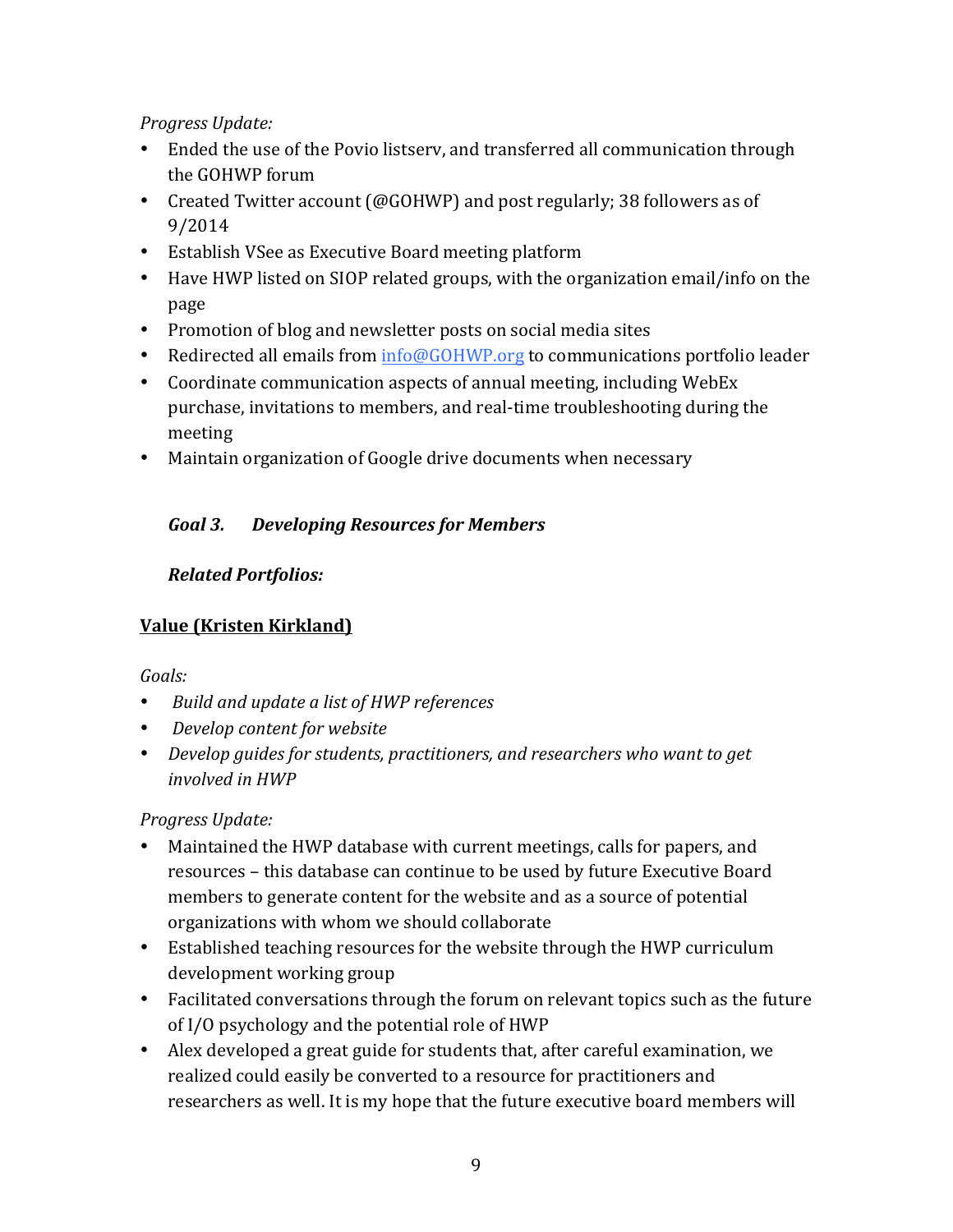take Alex's great work and build upon it to create a general guide.

### **Cross-Cutting Action Items: Student Representative (Alex Gloss)**

### *Core Goals:*

- *Organize student meetings at SIOP and one additional conference (ideally non-US).*
- In conjunction with Kristen, prepare a student-centered "tips-sheet" and guide *listing resources, opportunities, etc.*
- Following the publishing of the tip-sheet, allow students to ask questions of *prominent academics and practitioners;*
- Make at least one student-centered substantive posting on the Facebook page *every month;*
- Maintain Facebook page including adding new members, policing spam, and *encouraging participation.*

#### *Reach Goals:*

- Facilitate collaboration on research projects by creating a student research *incubator* on the public side of the forum; I would solicit ideas for research projects *that people could join and then spur collaboration by suggesting one of my own (a* very generic project that could accommodate many different interests).
- Develop protocol for and support the creation of student groups that would meet to discuss HWP and/or work on HWP-related projects (either virtually or in *person).*

### *Progress Update:*

At the conclusion of my term as Student Representative, I can report that I successfully completed four out of my five core goals  $-$  but I was not able to complete my optional "reach" goals. More specifically, I helped to organize a gathering of both students and general GOHWP members along with people interested in HWP at the 2014 SIOP conference. A second meeting, a general meeting which included students, was held at the 2014 ICAP conference in Paris, France. I successfully prepared a student guide, made regular postings on Facebook, and maintained the Facebook GOHWP account. We now have over 300 members on the HWP Facebook page. I was not able to organize a  $Q&A$  with prominent academics and practitioners but I did ensure that a Q&A with students and recent graduates involved in HWP was included in the student guide.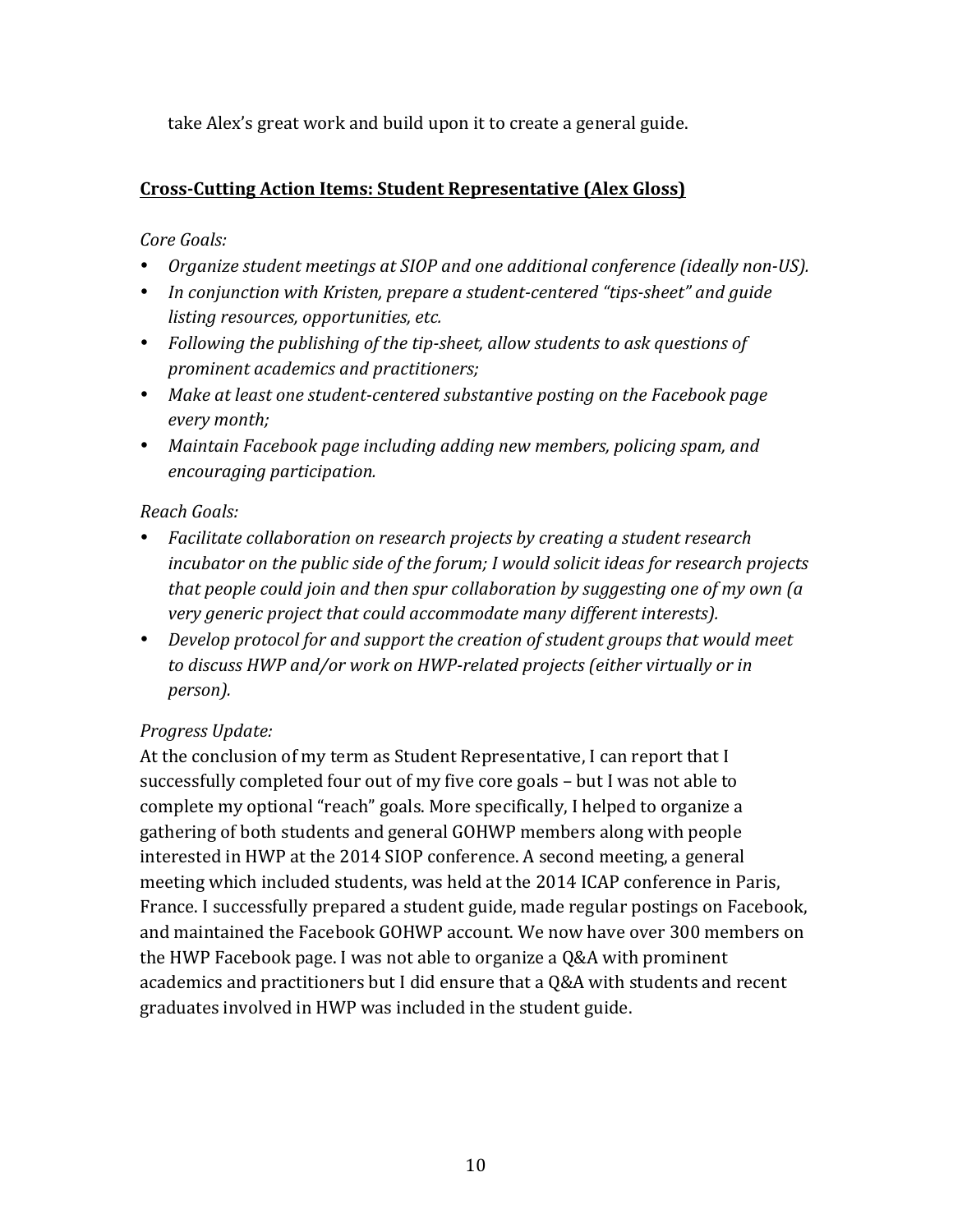### **E. Key Recommendations for Incoming Executive Board**

Immediate organisational issue:

1. PayPal and website: current PayPal account is in Alex's name. This needs to be urgently changed. Also, the website hosting fee is currently directly paid from his account, so this needs to be updated too. Donations are urgently needed for ongoing website costs.

Continue to develop:

- 2. Organisation Structure: Continue to explore if and where to formally register GOHWP.
- 3. Advocacy & Marketing: Continue project to gather stories of members' work – and showcase through blog. Regularly profile members to raise awareness of all the work being done, and generate connections and interest.
- 4. Marketing & Resources: Provide further clarity around GOHWP and HWP (see benefits survey results) – what are they? how are they different? How do they relate to I-O psychology? and how can people get involved. Develop a general guide and other resources.

Consider focusing on:

- 5. Strategic Partnerships: Consider creating partnerships with or aligning with other organisations. Perhaps aligning on topics rather than partnering is a good idea, which allows us to retain our independence while still engaging with others. Need to consider what GOHWP is - a professional association, NGO, lobbying group, etc. This is key to identifying how and who (and if) to align with others.
- 6. Membership: Find ways to link members with each other, and with organisations/internships/job opportunities. Explore doing this via the website. Consider establishing 'research' and 'practice' focused portfolios. Explore how the website could be integrated with other forums (like ResearchGate) or an online form created to circulate relevant research. Explore whether this could be linked in with the blog. Identify if and how adhoc committees could be established in other organisations, and disseminate information about HWP to other organisations.
- 7. Website: Train interested others to ensure multiple people can update and maintain website in case needed.
- 8. Membership: Focus on outreach to organisations and institutions in regions of the world with poor representation in terms of GOHWP membership, such as Latin America, the Middle East, and Eastern Europe.